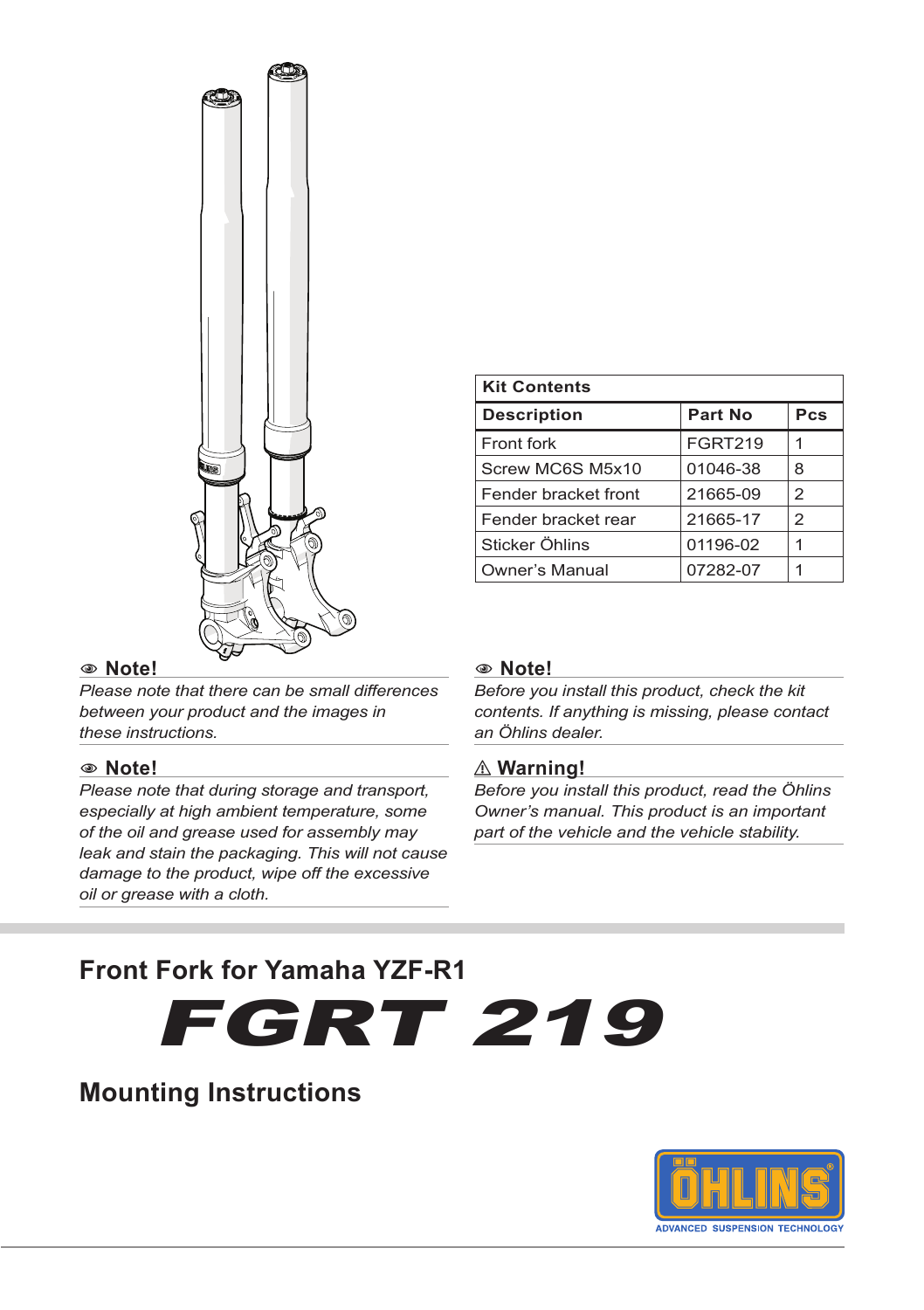# **mounting instructions**

#### ⚠ **Warning!**

*We strongly recommend to let an authorized Öhlins dealer install this product.*

### ⚠ **Warning!**

*If you work with a lifted vehicle, make sure that it is safely supported to prevent it from tipping over.*

#### 1 **Note!**

*When you work with this product, see the vehicle service manual for vehicle specific procedures and important data.*

#### 1 **Note!**

*Before you install this product clean the vehicle.*

#### **1**

Put the motorcycle on a work stand so that the front wheel barely touches the ground.

#### **2**

Remove the front fender, brake calipers, speed sensor and the front wheel. Refer to the vehicle service manual for correct procedure.



#### **3**

Measure the distance from the top of the outer fork leg to the top of the upper triple clamp. Note this distance.

#### 1 **Note!**

*It is very important that the Öhlins front fork is installed at the exact same posiition as the OEM front fork.*

#### **4**

Loosen the bolts to loosen the upper and the lower triple clamps.

#### **5**

Remove the fork legs from the motorcycle.



**6**

Apply Loctite 243 or similar to the bolts. Install the supplied fender brackets to the fork legs, see figure 6. Tighten the screws to 4 Nm.

#### **7**

Install the fork legs in the triple clamps at the same position as measured in step 3. Turn the handle bars fully from side to side to make sure that nothing restricts the movement, and that the throttle cable and the wire harness run in smooth bends.

#### 1 **Note!**

*The eccentrically machined surfaces on the outer tube must be at a 90º angle from the vehicle direction.*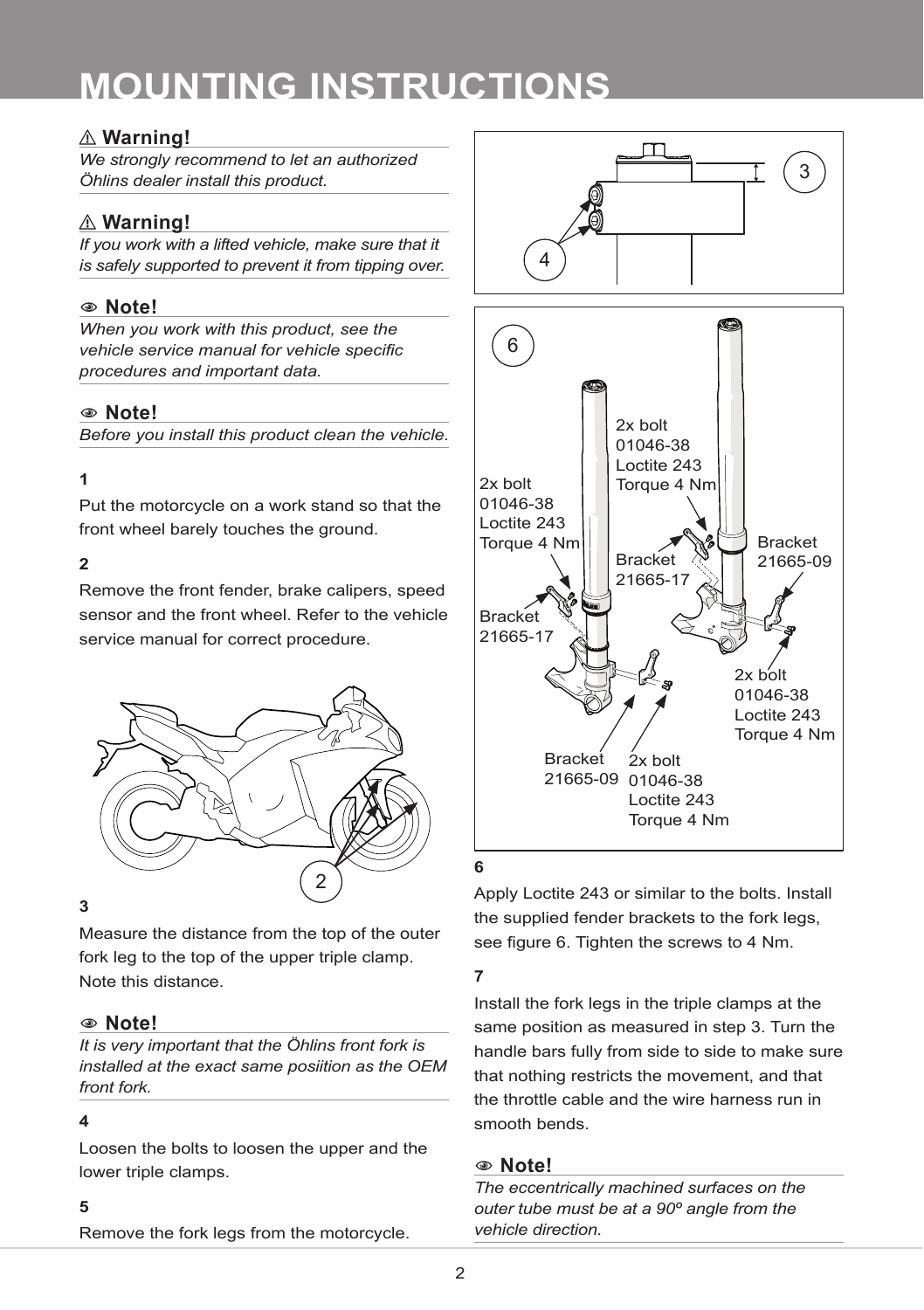# **mounting instructions**

### **8**

Tighten:

Upper triple clamp: 20 Nm Lower triple clamp: 10 Nm

#### **9**

Install the front fender, front wheel and the brake calipers. Do not tighten yet.

#### **11**

# ⚠ **Warning!**

*Ensure that the speed sensor cable does not touch the wheel at full lock turns and when the suspension is fully compressed or extended.* 

Install the speed sensor bracket:

Place the sensor cable bracket at the rear screw (position A) that holds the rear fender bracket. Cable routing according to the figure. Ensure that the speed sensor cable does not touch the wheel at full lock turns and when the suspension is fully compressed or extended.



### **12**

Put the vehicle on the ground, apply the front brake and compress the front fork distinctly 3-4 times. This will position the front fork legs parallell.

### **13**

Tighten the front axle, brake calipers and the front fender.

Front axle pinch bolts torque: 19 Nm

### **14**

Close the compression and rebound adjusters.

#### **15**

Compress the front fork as much as possible several times to bleed out the air. Ensure that there is damping on the full stroke.

#### **16**

Set the compression and rebound adjusters, see setup data on the next page.

# ✋**✋ Caution!**

*Make sure that you tighten all screws to the correct torque and that nothing fouls or restricts movement of the front fork when the suspension is fully compressed or extended.*

# **adjustments**

# ⚠ **Warning!**

*Before you ride/drive, always make sure that the setup is according to the recommended setup data. Read about adjustments and setting up in the Öhlins Owner's Manual before you make any adjustments. Contact an Öhlins dealer if you have any questions about set up.*

Spring preload adjuster



Compression/ Rebound adjuster